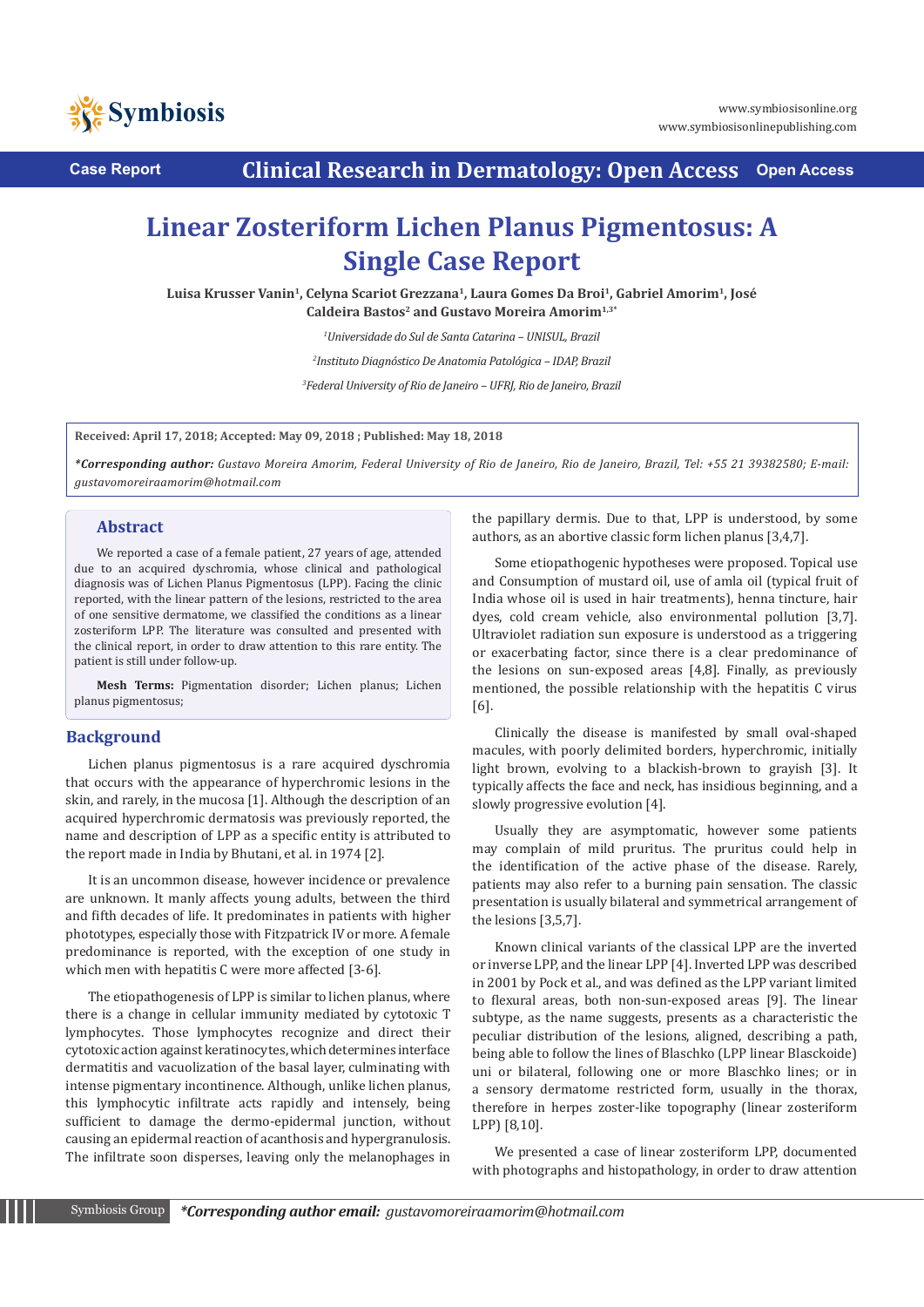to the rare acquired dyschromia, comparing the present findings with what is described in the literature.

## **Case Report**

A 27–year-old female patient presented to us with asymptomatic hyperchromic macules on her skin, for about 15 months. The lesions appeared in the right lumbar region, with an increase in size and number of lesions in the first month after the beginning, reaching the region of the right abdominal flank, soon stabilizing and remaining without significant evolution. She denied that the lesions, at the onset or even along the evolution, had presented erythema or edema. She denied pruritus. She also denied local trauma before the onset of the lesions.

It is a healthy patient, who denied use of any type of medication.

At the examination, multiple lenticular, hyperchromic macules of light and dark brown staining, non-confluent, with different sizes, in a linear arrangement, identified in the right paravertebral region, extending to the right abdominal flank. There was no



**Figure 1:** Multiple lenticular, hyperchromic macules of light and dark brown staining, non-confluent, with different sizes



**Figure 2:** Approximate photo showing the linear aspect, with the disposition of the lesions restricted to one sensory dermatome



**Figure 3:** Extension of lesions to the abdominal flank, maintaining a linear aspect

infiltration during palpation (Figures 1, 2 and 3). The scalp, oral cavity, extremities and nails were actively evaluated, without any alteration.

An incisional biopsy of one of the lesions was performed, where the histopathological examination revealed a perivascular mononuclear infiltrate in the superficial dermis, besides pigmentary incontinence, identified by a significant number of melanophages in the papillary dermis. The staining by Fontana Masson confirmed corroborated with the impression of the pigmentary incontinence. (Figures 4 and 5).

Diagnosis of LPP was made, in its linear zosteriform form. Subsequent to the diagnosis, a history of contact with the triggers suggested in the literature was questioned and reject by the patient. Hepatitis C serology was negative.

We started treatment with topical tacrolimus, 0, 1%, ointment, once a day and 10% glycolic acid with 4% hydroquinone cream, once a day, at night. Patient is still being followed.



**Figure 4:** HE, 400X. Pigmentary incontinence. Significant number of melanophages

**Citation:** Vani VK, Grezzana CS, Da Broi LG, Amorim G, Bastos JC, Amorim GM. (2018) Linear Zosteriform Lichen Planus Pigmentosus: Page 2 of 4 A Single Case Page 2 of 4 Report. Clin Res Dermatol Open Access 5(2): 1-4. DOI: http://dx.doi.org/10.15226/2378-1726/5/1/00178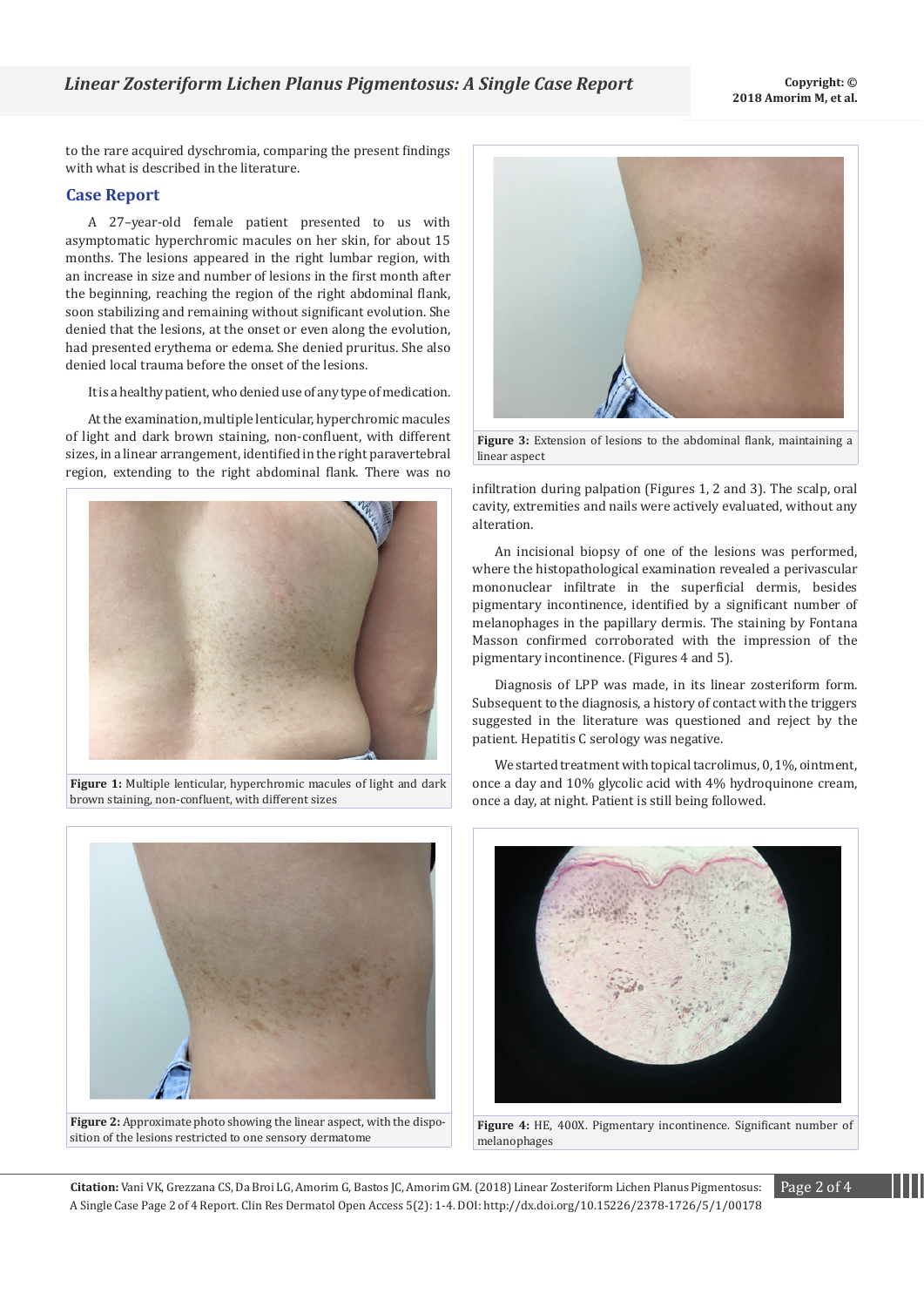

**Figure 5:** Fontana-Masson, 400x. Confirming pigmentary incontinence by identifying melanophages

Patient signed a formal consent allowing us to publish her clinical pictures. The authors committed themselves to the confidentiality of the data.

### **Conclusions**

 Linear zosteriform LPP represents a rare subtype of LPP [10,11].

The differential diagnosis should include other dermatoses. Initially, due to the lenticular aspect of the lesions, besides the dark brown color, lentiginose agminata was a hypothesis, but histopathology, which would show an increase in the number of normal melanocytes along the dermo-epidermal junction, in addition to the increase of melanin deposition in the keratinocytes baseline, excluded this diagnosis [12].

With the histopathological pattern demonstrating pigment incontinence, a relevant differential diagnoses is fixed drug eruption, on final stages, non-inflammatory, as well as Ashy dermatosis, also known as persistent dyschromic erythema. Both dermatoses can be ruled out based on clinical history and dermatological examination.

Fixed pigmented erythema or fixed drug eruption is a common drug-related cutaneous reaction, typically caused by non-steroidal anti-inflammatory drugs and antibiotics. It is characterized by the sudden appearance of multiple erythematous-purplish macules and spots, some of them becoming erythematous-edematous, forming plaques, with well-demarcated borders and being able to evolve with bubble formation in the central region. They usually initiate within 48 hours of the ingestion of the related medication and slowly involve into residual-aspect hyperpigmented macules. With the re-exposure to the medication, the old lesions start to present a new inflammatory phase, along with new acute lesions appear as well [13]. Although the chronic stage can be justified by the histopathology, there is no clinical history of the inflammatory phase, either at the beginning or over the 15 months, nor an apparent relationship with drugs.

(EDP) is an acquired idiopathic dyschromia, characterized by the appearance of multiple bluish-gray macules, with slightly erythematous borders in young adults in the third decade of life, seeming to predominate in females. The lesions typically affect the trunk, in a diffuse, symmetrical and bilateral manner. Progressively, the lesions are confluent, forming larger spots. EDP is a relevant differential diagnosis of classical LPP. In the present case, by the pattern of lenticular, non-confluent lesions, with unilateral linear distribution, EDP can be discarded [14].

Treatment of LPP is difficult. There is no robust evidence for first-line treatment recommendation [1-4]. High potency topical corticosteroids, calcineurin inhibitors and hydroquinone-based depigmenting agents and alpha hydroxy acids are described as options. Among the options, tacrolimus was tested in an open, non-randomized, clinical trial, where a positive result was demonstrated in 53, 8% of the patients [6]. From the systemic point of view, isolated reports of the use of prednisone, dapsone and isotretinoin, the latter being tested at a low dose for patients with classical LPP, with some response [5]. Finally, some reports of laser strategies [1].

We sought, with this illustrative case, to draw attention to this rare entity, in addition to discussing the main differential diagnosis.

## **References**

- 1. [Ghosh A, Coondon A. Lichen planus pigmentosus: the controversial](https://www.ncbi.nlm.nih.gov/pubmed/27688435) consensus. Indian J Dermatol. 2016;61(5):482-486. doi: [consensus. Indian J Dermatol. 2016;61\(5\):482-486. doi:](https://www.ncbi.nlm.nih.gov/pubmed/27688435)  [10.4103/0019-5154.190108](https://www.ncbi.nlm.nih.gov/pubmed/27688435)
- 2. [Bhutani LK, Bedi TR, Pandhi RK, Nayak NC. Lichen planus pigmentosus.](https://www.karger.com/Article/Purchase/251470)  [Dermatologica. 1974;149\(1\):43–50](https://www.karger.com/Article/Purchase/251470)
- 3. [Kanwar AJ, Dogra S, Handa S, Parsad D, Radotra BD. A study of 124](https://www.ncbi.nlm.nih.gov/pubmed/12950331)  [Indian patients with lichen planus pigmentosus. Clin Exp Dermatol.](https://www.ncbi.nlm.nih.gov/pubmed/12950331)  [2003;28\(5\):481-485.](https://www.ncbi.nlm.nih.gov/pubmed/12950331)
- 4. [Robles-Méndez JC, Rizo-Frías P, Herz-Ruelas ME, Pandya AG, Ocampo](https://www.ncbi.nlm.nih.gov/pubmed/29076159)  [Candiani J. Lichen planus pigmentosus and its variants: review and](https://www.ncbi.nlm.nih.gov/pubmed/29076159)  [update. Int J Dermatol. 2018;57\(5\):505-514. doi: 10.1111/ijd.13806](https://www.ncbi.nlm.nih.gov/pubmed/29076159)
- 5. [Muthu SK, Narang T, Saikia UN, Kanwar AJ, Parsad D, Dogra S. Low](https://www.ncbi.nlm.nih.gov/pubmed/27062273)[dose oral isotretinoin therapy in lichen planus pigmentosus: an](https://www.ncbi.nlm.nih.gov/pubmed/27062273)  [open-label non-randomized prospective pilot study. Int J Dermatol.](https://www.ncbi.nlm.nih.gov/pubmed/27062273)  [2016;55\(9\):1048–1054. doi: 10.1111/ijd.13293](https://www.ncbi.nlm.nih.gov/pubmed/27062273)
- 6. [Al-Mutairi N, El-Khalawany M. Clinicopathological characteristics of](https://www.ncbi.nlm.nih.gov/pubmed/19840200)  [lichen planus pigmentosus and its response to tacrolimus ointment:](https://www.ncbi.nlm.nih.gov/pubmed/19840200)  [an open label, non-randomized, prospective study. J Eur Acad](https://www.ncbi.nlm.nih.gov/pubmed/19840200)  [Dermatol Venereol. 2010;24\(5\):535–540. doi: 10.1111/j.1468-](https://www.ncbi.nlm.nih.gov/pubmed/19840200) [3083.2009.03460.x](https://www.ncbi.nlm.nih.gov/pubmed/19840200)
- 7. [Bhat RM, Mathanda TR, Jayaprakash CS, Dandakeri S. Clinical,](https://www.ncbi.nlm.nih.gov/pmc/articles/PMC5724309/)  [Histopathological Characteristics and Immunohistochemical Findings](https://www.ncbi.nlm.nih.gov/pmc/articles/PMC5724309/)  [in Lichen Planus Pigmentosus. Indian J Dermatol. 2017;62\(6\):612–](https://www.ncbi.nlm.nih.gov/pmc/articles/PMC5724309/) [617. doi: 10.4103/ijd.IJD\\_148\\_17](https://www.ncbi.nlm.nih.gov/pmc/articles/PMC5724309/)
- 8. [Polat M, Tuman B, Özyalvaçlı G. A case of unilateral blaschkoid lichen](https://www.ncbi.nlm.nih.gov/pmc/articles/PMC5514604/)  [planus pigmentosus. An Bras Dermatol. 2017;92\(3\):443-443. doi:](https://www.ncbi.nlm.nih.gov/pmc/articles/PMC5514604/)  [10.1590/abd1806-4841.20175664](https://www.ncbi.nlm.nih.gov/pmc/articles/PMC5514604/)
- 9. [Pock L, Jelínková L, Drlík L, Abrhámová S, Voitechovská S, Sezemská](https://onlinelibrary.wiley.com/doi/pdf/10.1046/j.1468-3083.2001.00347.x)  [D, et al. Lichen planus pigmentosus-inversus. J Eur Acad Dermatol](https://onlinelibrary.wiley.com/doi/pdf/10.1046/j.1468-3083.2001.00347.x)  [Venereol. 2001;15\(5\):452–454.](https://onlinelibrary.wiley.com/doi/pdf/10.1046/j.1468-3083.2001.00347.x)

Ashy dermatosis or Erythema Dyschromicum Perstans

**Citation:** Vani VK, Grezzana CS, Da Broi LG, Amorim G, Bastos JC, Amorim GM. (2018) Linear Zosteriform Lichen Planus Pigmentosus: Page 3 of 4 A Single Case Page 2 of 4 Report. Clin Res Dermatol Open Access 5(2): 1-4. DOI: http://dx.doi.org/10.15226/2378-1726/5/1/00178